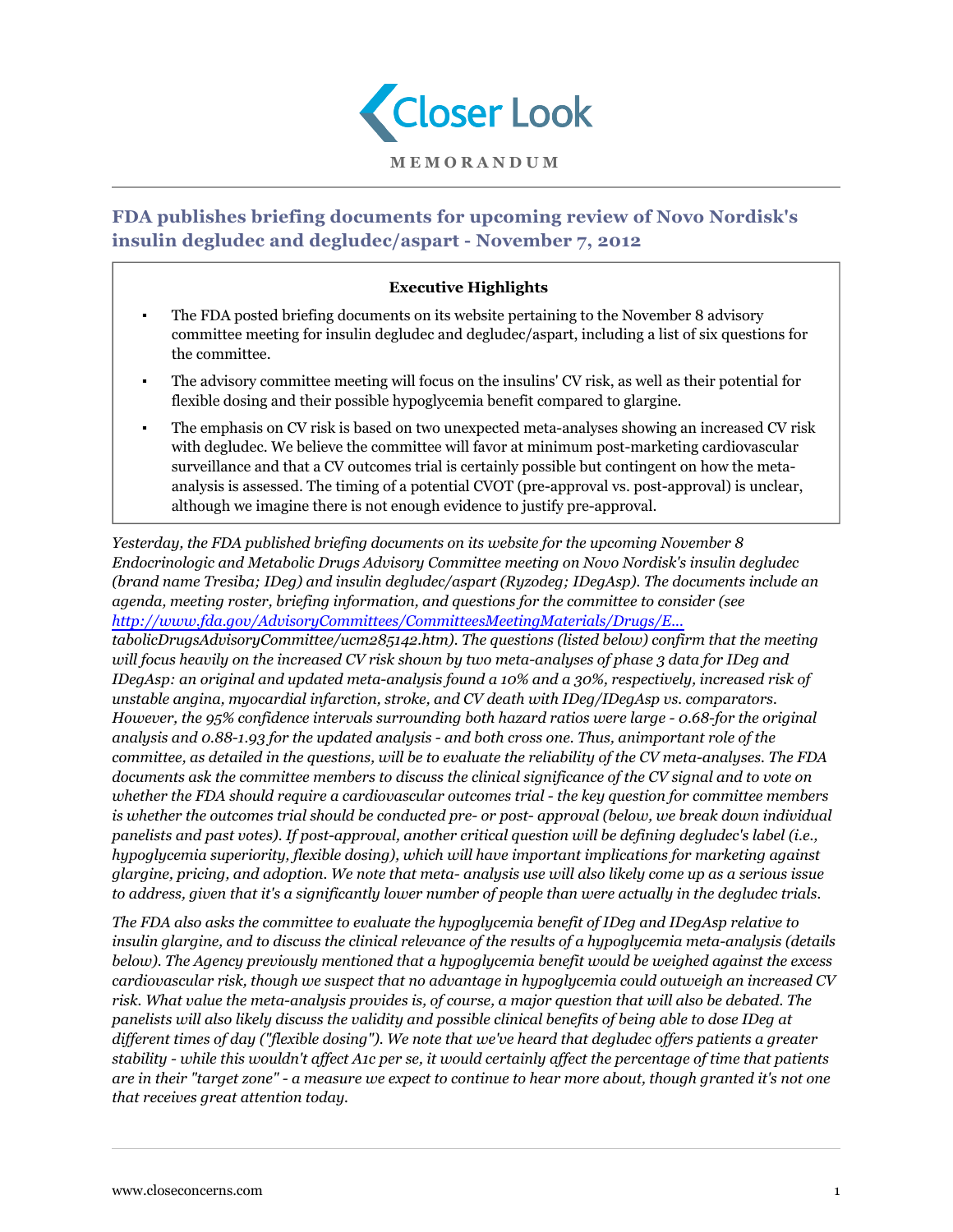*Novo Nordisk has previously noted that the safety data provided to the FDA is the same as that given to the regulatory agencies in the EU and Japan; we assume that the favorable opinions given by these respective agencies will hold some weight with panelists and will increase their relative confidence in the CV safety of IDeg and IDegAsp. As a reminder, Novo Nordisk received an approval for both insulins in Japan in September and received a positive opinion from the EMA's Committee for Medicinal Products for Human Use (CHMP) in October, with a final decision from the European Commission expected by the end of 2012. Both regulatory bodies received the same meta-analyses.*

*Looking forward, we expect that panelists will consider the nuanced cardiovascular and hypoglycemia data in the larger context of how IDeg and IDegAsp could improve diabetes care and set precedence for future insulin development, given how great the need is for improved adherence among patients - presumably, better products would increase adherence among patients and use among HCPs. We're especially interested in how a longer-acting and more stable insulin such as degludec could be combined with mealtime insulin or a GLP-1 (in the case of Novo Nordisk's degludec/liraglutide combination) to provide more reliable glycemic control and the convenience of a single device for administration. Furthermore, given the heavy financial burden and additional time associated with pre-approval CV outcomes studies, we hope that the panelists consider how their decisions could influence the incentive to invest in improved diabetes therapies.*

#### **MEETING AGENDA AND ROSTER**

- **Both Novo Nordisk and the FDA will give presentations focused on cardiovascular (CV) risk.** Following an early 7:30 AM start time, Novo Nordisk will present on the rationale behind the development of insulin degludec, followed by a review of degludec's clinical development program. Dr. Anne Philips, MD (Clinical Development, Medical and Regulatory Affairs, Novo Nordisk) will then discuss the CV safety of IDeg and IDegAsp, followed by cardiologist Dr. Steve Marso's (University of Missouri, Kansas City, MO) talk on "Assessing CV Risk with Insulin Degludec." FDA's four presentations will focus on: 1) clinical safety; 2) the cardiovascular metaanalysis; 3) the hypoglycemia meta-analysis; and 4) the clinical perspective of hypoglycemic analysis and results. As a reminder, the meeting will be broadcast live via webcast, and details are available at <http://www.fda.gov/downloads/AdvisoryCommittees/CommitteesMeetingMaterials/Drugs/End> ocrinologicandMetabolicDrugsAdvisoryCommittee/UCM327013.pdf.
- **The draft roster includes 12 voting panelists, including six endocrinologists, three cardiologists, and one statistician.** For comparison, the most recent EMDAC meeting (for Arena's Belviq [lorcaserin]) included 23 voting members. Interestingly, a previous document posted by the FDA noted that of the invited thirteen diabetologists and endocrinologists, only four were able to attend the advisory committee. Six were unable to attend "because of conflicts" (we assume this means conflicts of interest) and three could not attend "because they are unavailable." Broadly speaking, it continues to be challenging to find advisory committee members with no experience advising academic or commercial drug development. If the FDA were to temper its conflict-ofinterest policy, the additional expertise gained from KOLs that have advised industry certainly may outweigh the potential for bias decision marking. Below, we have enclosed a panelist-by-panelist review, including relevant historical votes and biographical information.
- **Panelists' voting histories from previous advisory committees broadly suggest: 1) positive sentiments towards novel therapies, given the patient need; 2) preference for post-approval studies; and 3) some consideration of the effects of FDA requirements on drug development.** Overall, the panelists noted below have mostly voted in favor of new therapies, including lorcaserin (4 yes, 0 no), Qnexa/Qsymia (3 yes, 0 no), dapagliflozin (2 yes, 1 no), Contrave (3 yes, 0 no), and liraglutide (1 yes, 0 no, 1 abstention). Advisors have favored postapproval studies in virtually all cases, including a 4-2 margin against blanket CV guidelines for obesity drugs at the March 2012 advisory committee. A number of the panelists have raised the negative effect CVOTs can have on drug development..
	- **Chair: Dr. Kenneth Burman, MD** (Washington Hospital Center Washington, DC): We remember Dr. Burman as an extremely valuable chair at the 2010 Avandia advisory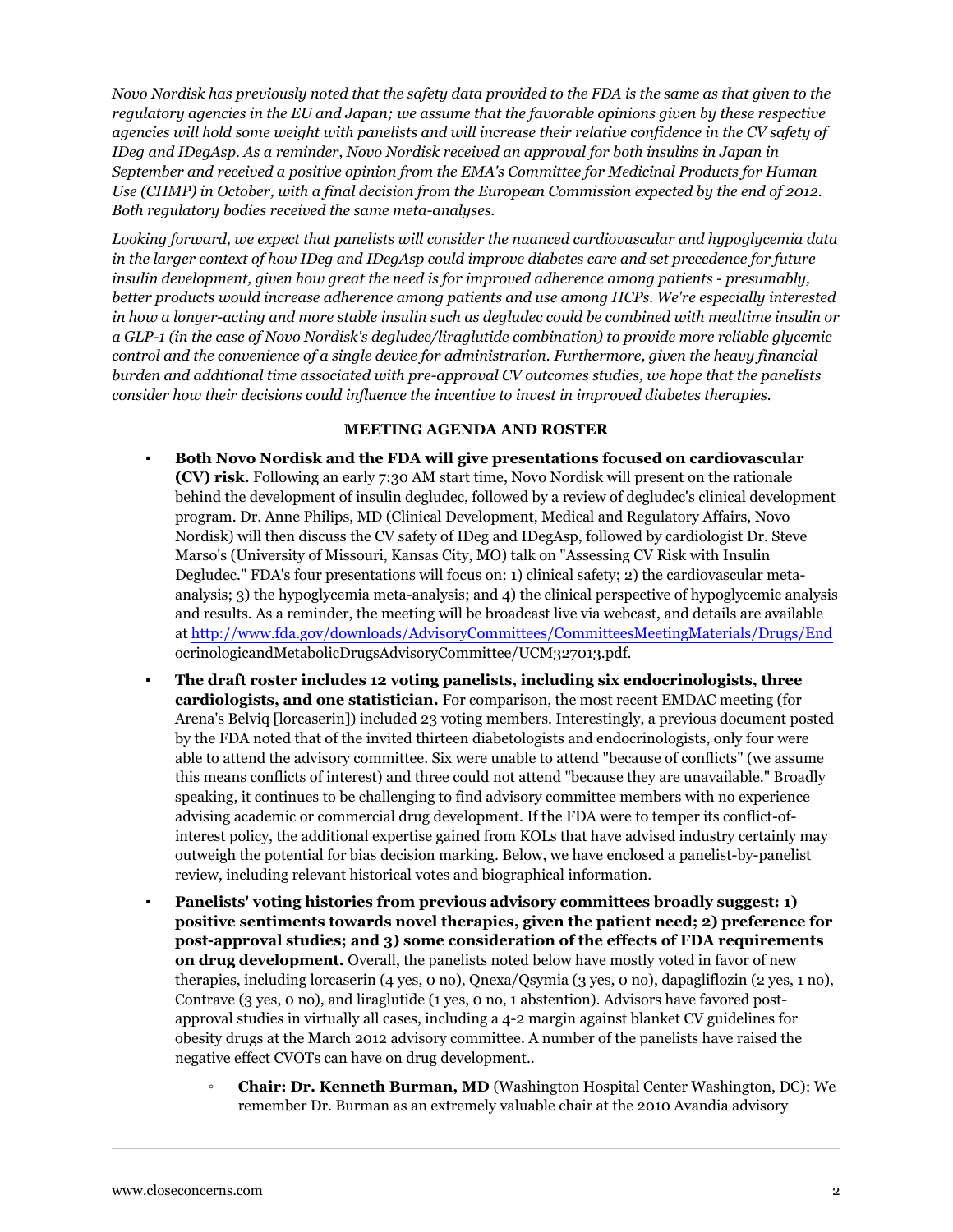committee. Dr. Burman was staunchly in favor of holding the data to rigorous standardsstandards he did not feel the Avandia data met. We were struck by the depth he could cover during the brief moments he allowed himself to justify his vote and the fact that he was capable of doing this while also directing the (unruly) panel. He voted in favor of Qnexa's (Qsymia's) approval in 2012, turning around his vote against approval in 2010, when he was looking for more data.

- **Dr. Erica Brittain, PhD** (National Institutes of Health, Bethesda, Maryland): At the Obesity CV Guidance Advisory Committee in March, Dr. Brittain voted in favor of additional CV safety assessment (a two-staged approach) because obesity drugs will be used by a large population. At the advisory committee for Arena's lorcaserin, she voted "yes" in favor of approving the drug, though was not happy about the abundant missing data - she felt this compromised the integrity of randomized comparisons of efficacy and safety. She also expressed some concern about the feasibility of conducting placebocontrolled trials post-marketing. Notably, at the Qnexa (Qsymia) panel in March, she voted in favor of approval "not without trepidation," especially with regards to cardiovascular risk. She voted against the approval of dapagliflozin, emphasizing that primarily, she wanted to get more information on the safety of dapagliflozin, and that the timing of the collection of such data was somewhat a secondary concern. Dr. Brittain suggested that the proposed CV outcomes trial could be monitored as it progresses for cancer and hepatotoxicity risks, and that information could be used to change whatever decision is made.
- Dr. Ed Hendricks, MD (Center for Weight Management, Roseville and Sacramento, California): Dr. Hendricks voted in favor of approving lorcaserin, voicing support for a post-marketing CV study. At the obesity CV guidance advisory committee, he voted against requirements, arguing that a blanket CV assessment should not be required for drugs without a CV safety signal because of the impact it would have on drug development. He voted in favor of dapagliflozin's approval on the basis of clinical relevance and suggested that a "post- marketing study would settle the safety issues". He was a strong supporter of Orexigen's Contrave throughout the 2010 meeting and voted in favor of approval. In his view, even if a post-approval trial revealed an increased CV risk, he was optimistic that it would also suggest populations where the risk-benefit profile is favorable.
- **Dr. Ellen Seely, MD** (Harvard Medical School, Boston, MA): At the Obesity CV Guidance Advisory Committee, Dr. Seely voted against additional requirements. She thought that additional CV safety assessment requirements would reduce the number ofobesity drugs that become available, and would perhaps overemphasize CV safety at the expense of other safety concerns. She voted for approval of dapagliflozin, citing the need for additional treatments in the diabetes armamentarium, especially ones that are weight neutral or promote weight loss. She also voted for approval of Contrave, and was in favor of a pre-approval study due to concerns about the drug's effects on heart rate and blood pressure. Dr. Seely expressed confidence that a large trial with an interim analysis could safely determine the ideal population for Contrave.
- **Dr. Robert Smith, MD** (Brown University East Providence, Rhode Island): Dr. Smith voted for approval of lorcaserin and thought the FDA should require post-approval cardiovascular (CV) outcome studies to assess CV risk. He was comfortable recommending a drug that showed clinically significant benefits in only a subgroup of patients. Dr. Smith also voiced a strong yes for Vivus' Qnexa (Qsymia) - cardiovascular data were a "plus/ minus" in his assessment, but he said that the drug's impressive efficacy (albeit known "only for a limited time") outweighed the possibility of adverse CV events. He stated that the FDA should require rapid completion of postmarketing studies to truly resolve the CV risk-benefit question.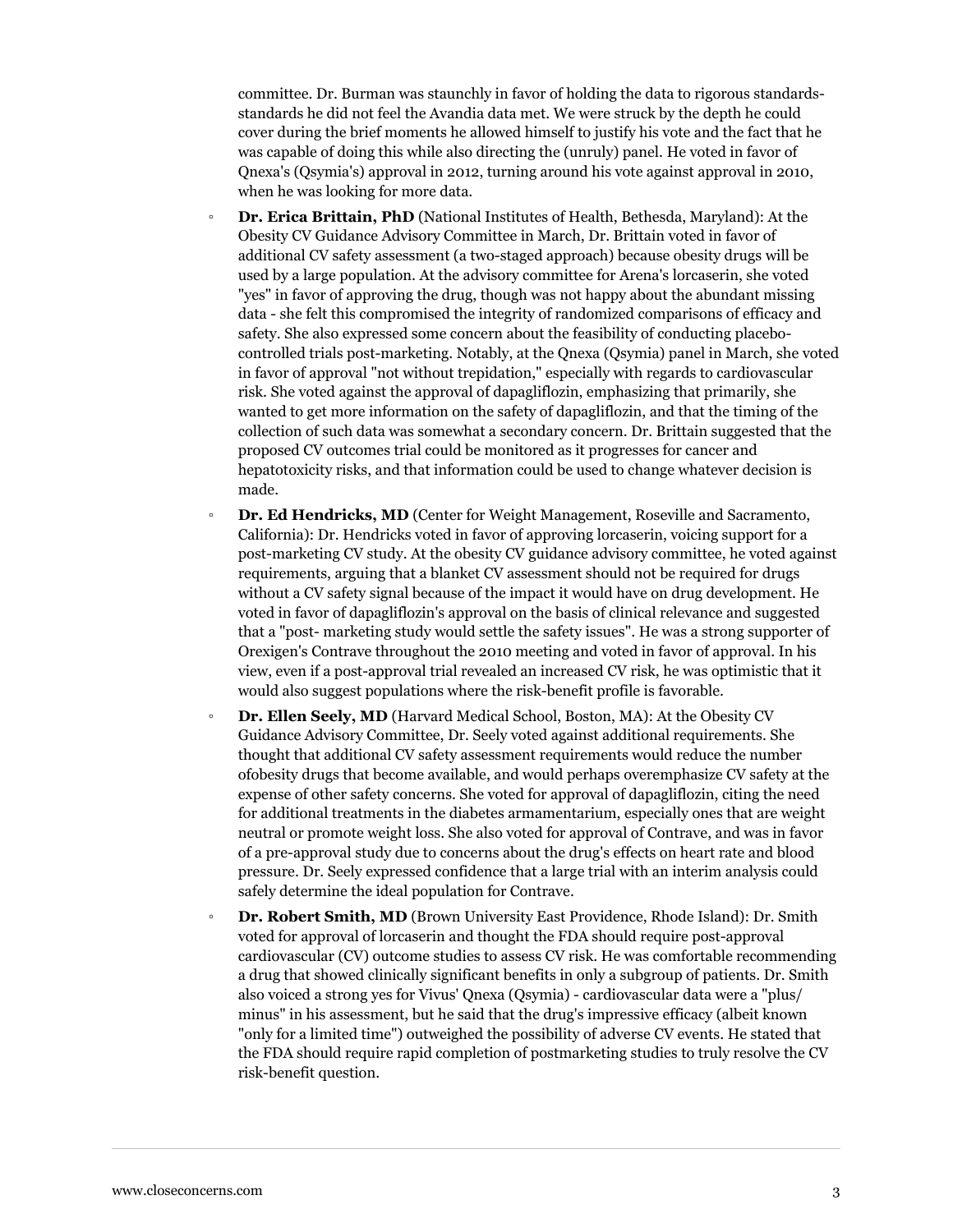- **Dr. William Hiatt, MD** (University of Colorado School of Medicine, Aurora, CO): Dr. Hiatt voted in favor of approving lorcaserin, noting that the cancer risks had been defined and could be monitored post-marketing. To him, the biggest safety concerns from a clinical perspective - the valvulopathy and cardiovascular risks - could be addressed with a REMS program and a post-marketing cardiovascular outcomes trial (CVOT). At the Obesity CV Guidance Advisory Committee, he voted against additional requirements - Dr. Hiatt felt that if the FDA decided to impose a blanket CV requirement for anti-obesity drugs, then the Agency should be consistent and impose a similar requirement for all symptomatic drugs across all indications. He indicated that imposing such a requirement on drugs without a CV signal "just made no sense" to him. However, he stated that his threshold for a signal would be quite low. It will be very telling to see how this is interpreted in this setting. Second, he noted that while he was very uncomfortable with the notion of requiring a dedicated CV outcomes study for all of these drugs (given the cost and duration of these studies), he would be comfortable with a required meta- analysis of phase 2/3 data to help generate any potential signal. Again, it will be very interesting to see how he assesses this meta-analysis. At the Contrave panel meeting, Dr. Hiatt voted for approval and noted that "a study pre-approval would likely kill development of the drug, and I'm just wrestling with what the message will be to the wider community. Requiring a 10,000-patient trial before approval in the future would be a steep hill to climb."
- **Dr. Marvin Konstam, MD** (Tufts University School of Medicine Boston, MA): At the Obesity CV Guidance Advisory Committee, Dr. Konstam voted in favor of imposing preand post- approval cardiovascular safety assessment requirements for obesity therapeutics similar to those for diabetes drugs. He was not convinced that adopting such standards would be excessively onerous to the development of anti-obesity medications. He was in favor of withdrawing Avandia from the market in 2010 and actually abstained from voting on whether to approve liraglutide in 2009. However, he did want tighter confidence intervals on liraglutide to show that there was not unacceptable risk. He was in favor of a post-marketing study for saxagliptin.
- **Rebecca Killion (Patient Representative):** At the 2008 FDA Advisory Committee on the CV Safety of Diabetes Drugs, Ms. Killion voted against requiring all new type 2 diabetes drugs to demonstrate cardiovascular safety in a hard outcomes clinical trial or by other means, even if no concerning cardiovascular signal is observed in phase 2/3. She was in favor of approving liraglutide in 2009 and thought that the cardiovascular risk could be safely managed. In 2008, she was in favor of a post-marketing trial for saxagliptin. Ms. Killion has been a very recognized strong voice for improving the therapy options for patients; it is positive for Novo Nordisk that she is on the panel.
- **We do not have any previous voting history on any diabetes or obesity- related advisory committee in the last four y**strong>e**ars for four of the or four panelists:** Dr. David Cooke, MD (Johns Hopkins University School of Medicine, Baltimore, MD); Dr. Brendan Everett, MD, MPH (Harvard Medical School, Boston, MA); Dr. Charles Stanley, MD (Children's Hospital of Philadelphia, PA); and Dr. Thomas Weber, MD (Duke University Medical Center, Durham, NC). They may well have voted on some but we are not aware of which ones. It will be interesting to hear from Dr. Stanley, who received a waiver in order to participate on the panel.

#### **CARDIOVASCULAR META-ANALYSIS**

▪ **The briefing documents acknowledge that the FDA and Novo Nordisk previously agreed that the clinical programs for IDeg and IDegAsp would not be powered to rule out a pre-specified margin of CV risk** - this information is consistent with previous comments from Novo Nordisk management. The FDA documents do state that at the end-of- phase 2 meeting, the FDA requested that Novo Nordisk collect, analyze, and adjudicate CV data from the clinical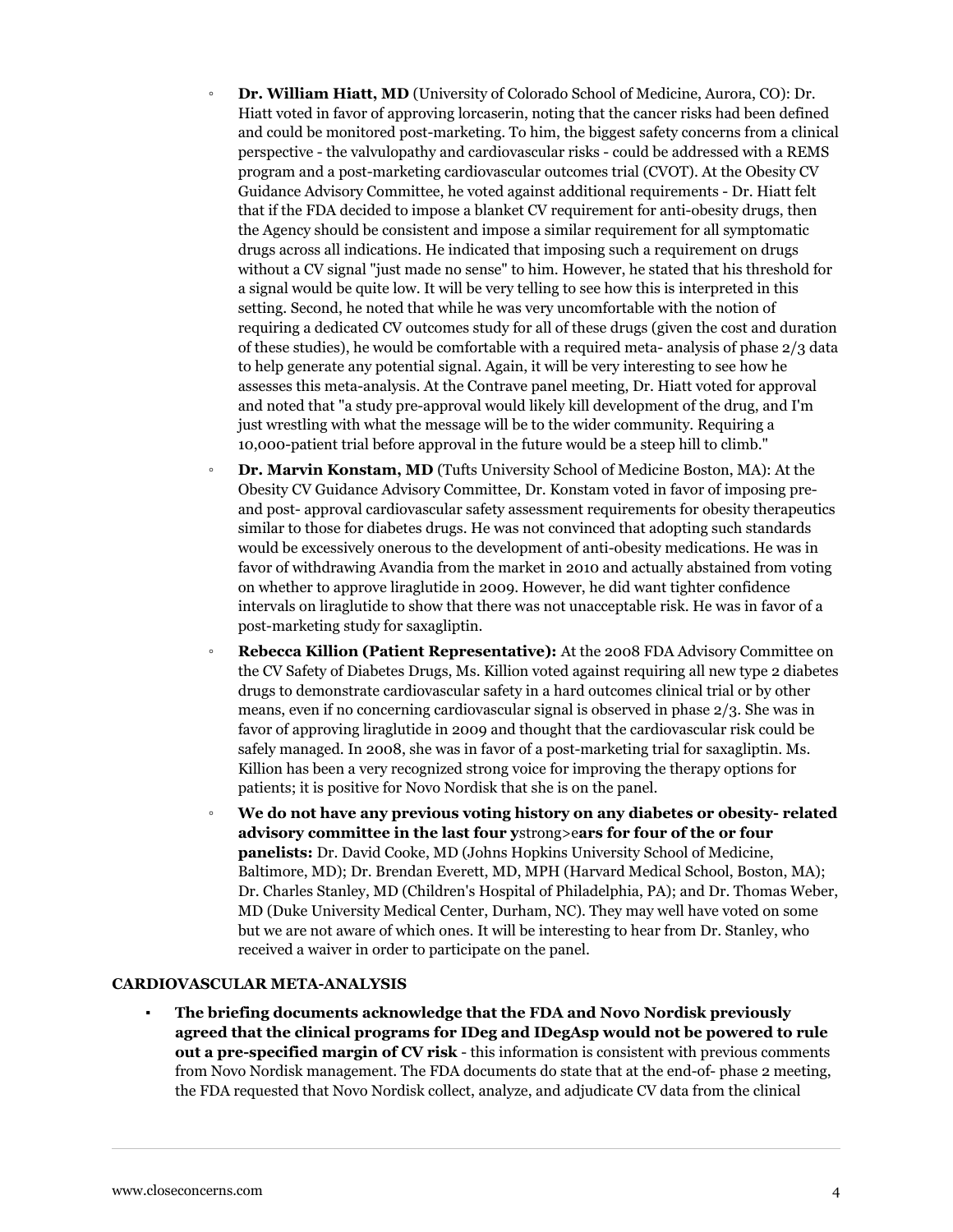trials, using the process outlined in the FDA's 2008 guidance on assessing CV risk for diabetes drugs (details of the guidance are available in our July 2, 2012 *Closer Look* at [http://www.closeconcerns.com/knowledgebase/r/ac8baf71\)](/knowledgebase/r/ac8baf71).

- **Novo Nordisk has previously noted that the safety data provided to the FDA is the same as that given to the regulatory agencies in the EU and Japan**; we assume that the favorable opinions given by these respective agencies demonstrates the agencys' confidence in the CV safety of IDeg and IDegAsp. As a reminder, Novo Nordisk received an approval for both insulins in Japan in September and received a positive opinion from the EMA's Committee for Medicinal Products for Human Use (CHMP) in October, with a final decision from the European Commission expected by the end of 2012**.**
- **The FDA briefing documents describe the design of the CV meta-analyses for insulin degludec (IDeg) and insulin degludec/aspart (IDegAsp).** At the time of the original NDA filing, Novo Nordisk submitted a CV meta-analysis that included 16 phase 3 trials (11 for IDeg and five for IDegAsp) with data from  $\sim$ 9,000 patients and 5,400 person-years exposure (PYE). According to the FDA, "Results from the initial analysis of the CV safety suggested the potential for an increase in CV risk, though a statistically significant finding could not be determined," prompting the agency to request additional information to perform an updated meta-analysis. The updated analysis included the 16 original trials plus six extension trials (of ongoing phase 3 studies) and one new phase 3 trial - the second analysis evaluated data from a similar number of participants (~9,000; this is expected given that only one new trial was added), but included a 40% increase in PYE (now ~7,700). The primary endpoint was a composite of major adverse cardiovascular events consisting of acute coronary syndrome (including unstable angina pectoris), myocardial infarction, stroke, and CV death - collectively referred to as "MACE+".

Novo Nordisk also conducted an analysis with a stricter endpoint definition consisting only of myocardial infarction, stroke, and CV death - collectively called "MACE". Information on CV events was censored either seven days or 30 days after treatment discontinuation.

▪ **At first glance, both the original and updated meta-analyses suggest an increased CV risk with IDeg and IDegAsp though we aren't sure how to weight (or even interpret) the data given the confidence intervals and given that many fewer patients are included in this analysis compared to the entire set of trials.** Based on the MACE+ primary endpoint and data censorship after seven days, the original analysis found a 10% increase in CV risk with IDeg/IDegAsp compared to active comparators. Notably, however, the 95% confidence interval around the point estimate was extremely wide and indicated that IDeg/IDegAsp's true CV effects could range from a 32% risk reduction to a 77% risk increase. The updated analysis showed a lessfavorable outlook, indicating a 30% increase in CV risk with IDeg/IDegAsp compared to comparators. The 95% confidence internal was again quite large, indicating that the insulins' true CV effects could range from a 12% risk reduction to a 93% risk increase. A similar statistical analysis based on the MACE endpoint found an increase in CV risk with IDeg/IDegAsp of 39% in the original analysis (95% CI: 0.76-2.57) and of 67% in the updated analysis (95% CI: 1.01-2.75).

# **Table 1: Cox proportional hazards analysis results for MACE+ endpoint based on original and updated meta-analyses**

|                                   | <b>Original Analysis</b> |            | <b>Updated Analysis</b> |            |  |
|-----------------------------------|--------------------------|------------|-------------------------|------------|--|
|                                   | <b>IDeg/IDegAsp</b>      | Comparator | <b>IDeg/IDegAsp</b>     | Comparator |  |
| <b>Censoring after seven days</b> |                          |            |                         |            |  |
| $MACE +$<br>Events                | 53                       | 27         | 95                      | 37         |  |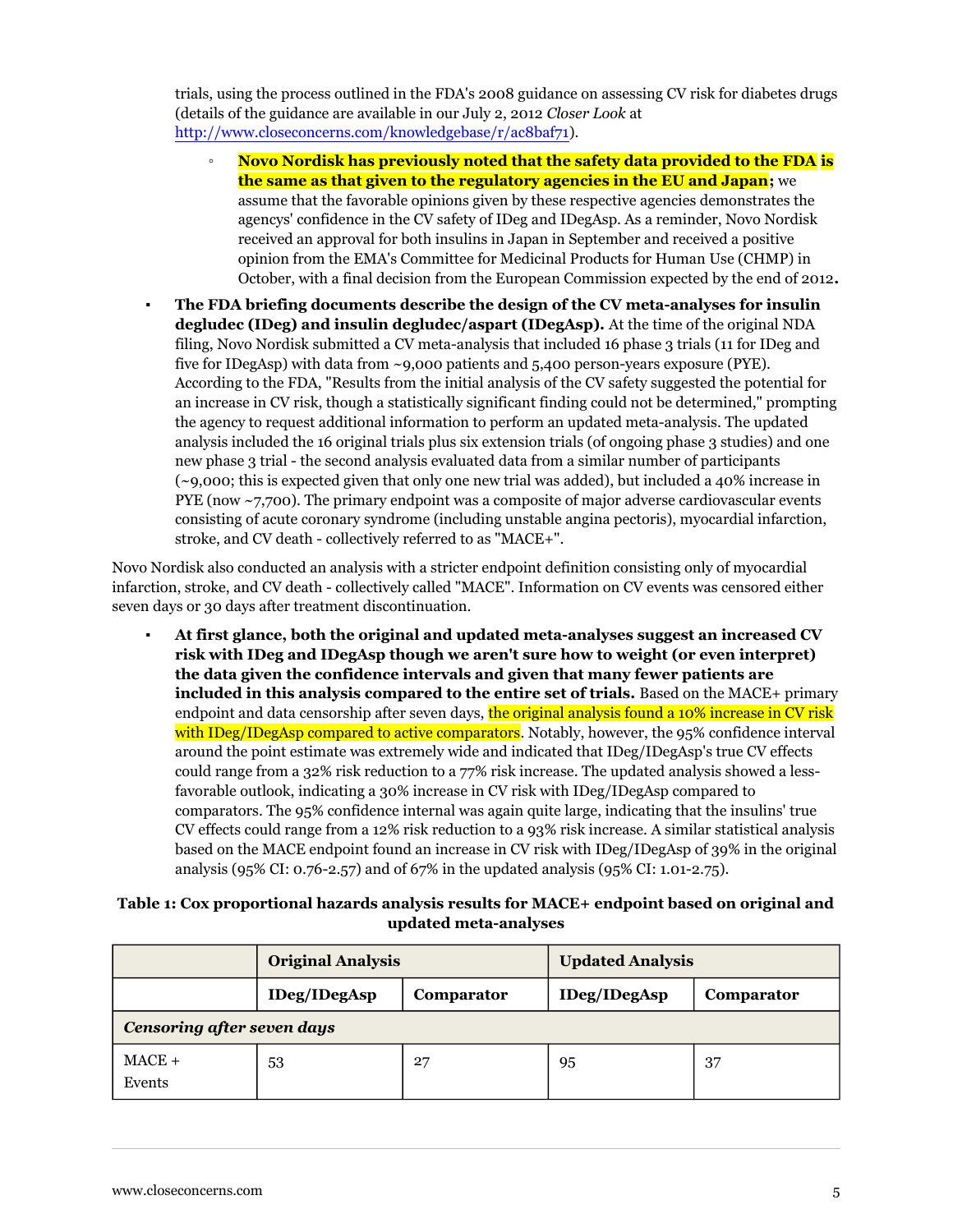| $MACE +$<br>HR (95% CI)        | 1.10(0.68, 1.77) |    | 1.30(0.88, 1.93) |    |  |
|--------------------------------|------------------|----|------------------|----|--|
| <b>Censoring after 30 days</b> |                  |    |                  |    |  |
| $MACE +$<br>Events             | 56               | 27 | 99               | 39 |  |
| $MACE +$<br>HR (95% CI)        | 1.17(0.73, 1.87) |    | 1.29(0.88, 1.89) |    |  |

# **Table 2: Cox proportional hazards analysis results for MACE endpoint based on original and updated meta-analyses**

|                                   | <b>Original Analysis</b> |            | <b>Updated Analysis</b> |            |  |  |
|-----------------------------------|--------------------------|------------|-------------------------|------------|--|--|
|                                   | <b>IDeg/IDegAsp</b>      | Comparator | <b>IDeg/IDegAsp</b>     | Comparator |  |  |
| <b>Censoring after seven days</b> |                          |            |                         |            |  |  |
| <b>MACE</b><br>Events             | 39                       | 15         | 70                      | 21         |  |  |
| <b>MACE</b>                       | 1.39(0.76, 2.57)         |            | 1.67(1.01, 2.75)        |            |  |  |
| HR (95% CI)                       |                          |            |                         |            |  |  |
| <b>Censoring after 30 days</b>    |                          |            |                         |            |  |  |
| <b>MACE</b><br>Events             | 42                       | 15         | 74                      | 23         |  |  |
| <b>MACE</b><br>HR (95% CI)        | 1.50(0.82, 2.75)         |            | 1.61(1.00, 2.61)        |            |  |  |

- **The high degree of additional CV risk observed with IDeg/IDegAsp would be concerning if based on studies that were designed to assess cardiovascular safety and risk; we'll be very interested to see how the advisory committee views these results given the large confidence intervals and depending what studies were and were not included, etc**. While we presume that the degree of acceptable risk is higher with a life-saving drug such as insulin, the important question is whether the advisory committee will find the incremental benefit of insulin degludec (over insulin glargine and detemir) significant enough to balance the potentially increased CV risk. While it is of course difficult to imagine any benefit in hypoglycemia or flexible dosing that would outweigh a true  $\sim$ 30% increase in CV risk, as indicated by the updated meta-analysis (the additional risk rises to 67% when only strict MACE events are considered), we don't know, of course, how the meta-analysis will be perceived. As a reminder, for all diabetes drugs but insulins, the FDA requires that the upper limit of the 95% confidence interval fall below 1.8 preapproval and below 1.3 post-approval. Interestingly, insulin degludec nearly meets this pre-approval criteria in the MACE+ analysis (upper limits of 1.77 and 1.93 for the original and update analyses, respectively), but falls well above the limit for the perhaps more important MACE analysis (upper limits of 2.57 and 2.75 for the original and updated analyses, respectively.
- **FDA changed the meeting time from 8 am to 7:30 am, which suggests that FDA expects a great deal of discussion on a great number of topics. The meta-analysis results will undoubtedly prompt panelists to discuss the meta-analysis itself, what was included,**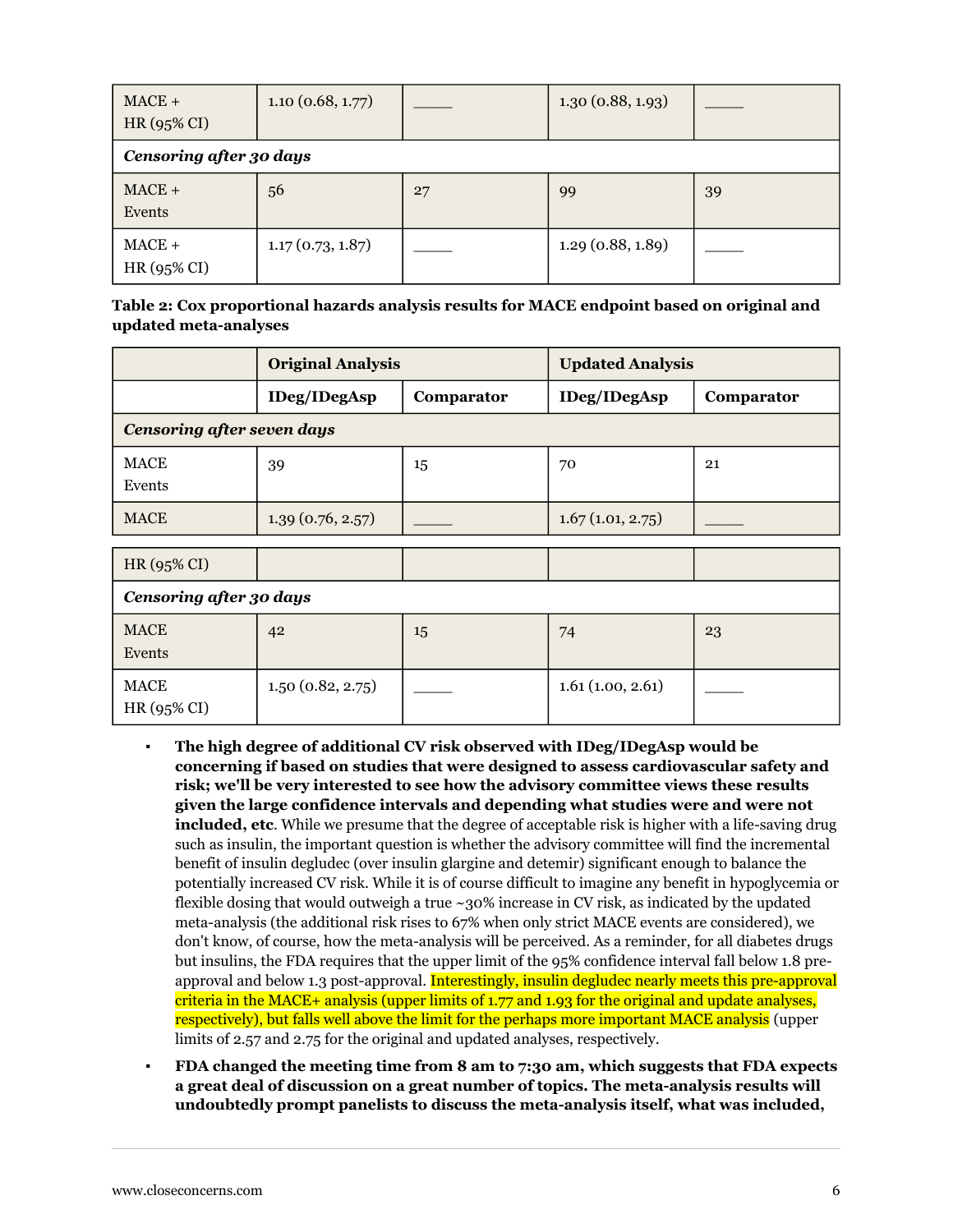**how it was designed, and what it showed, and to characterize the extent to which it should be used to discuss whether a CV outcomes trial should be performed. Following the discussion of the meta-analysis, we assume that discussion will center on whether an outcomes trial should be required and whether it should be performed before or after approval**. This decision, as noted, will hinge largely on how panelists view the ability of the meta-analyses to accurately characterize CV risk. The first draft question asks the panelists to evaluate the reliability of the meta-analyses and consider the endpoints chosen, the adjudication process, the patient population, and the design of the clinical program. The documents do clearly state the FDA's conclusion: "While various scenarios resulted in different values of the HR and RD point estimates, a consistent trend was observed - IDeg/IDegAsp was shown to be associated with an increase in CV risk."**The FDA conducted a sensitivity analysis evaluating the CV risk of IDeg/IDegAsp compared to insulin glargine** (IGlar). Of the 17 phase 3 trials included in the updated meta- analysis, 12 used insulin glargine as the active comparator. Results based only on these 12 trials are shown below. Based on the MACE+ primary endpoint and data censorship after seven days, IDeg/IDegAsp was associated with a 54% increase in CV risk compared to insulin glargine, with a 95% confidence internal of 0.99 to 2.40. Based on the MACE endpoint, IDeg/IDegAsp was associated with an 82% increase in CV risk compared to insulin glargine, with a wider (andstatistically significant) 95% confidence internal of 1.03 to 3.19. In the briefing document, the FDA noted that compared to insulin glargine, the lower bounds of the 95% confidence intervals are near or above 1.00 for both the MACE and MACE+ endpoints.

Table 3: Cox proportional hazards analysis results for MACE+ and MACE endpoints based on the updated meta-analysis including only IGlar-controlled trials.

|                                   | $MACE +$                           |                             | <b>MACE</b>                        |                             |  |
|-----------------------------------|------------------------------------|-----------------------------|------------------------------------|-----------------------------|--|
|                                   | <b>IDeg/IDegAsp</b><br>$(n=4,397)$ | <b>IGlar</b><br>$(n=2,540)$ | <b>IDeg/IDegAsp</b><br>$(n=4,397)$ | <b>IGlar</b><br>$(n=2,540)$ |  |
| <b>Censoring after seven days</b> |                                    |                             |                                    |                             |  |
| Events $(\%)$                     | $87(2.0\%)$                        | $27(1.1\%)$                 | 62(1.4%)                           | 16(0.6%)                    |  |
| HR $(95\%$ CI)                    |                                    | 1.54(0.99, 2.40)            |                                    | 1.82(1.03, 3.19)            |  |

- **Additional sensitivity analyses indicated a higher CV risk with IDegAsp than with IDeg; for both treatments, the point estimate was higher for the MACE endpoint vs. the MACE+ endpoint.** Eleven of the 17 phase 3 trials included in the updated meta-analysis evaluated IDeg alone and showed that IDeg was associated with a 29% increased CV risk (95% CI: 0.83-2.02) for the MACE+ and a 59% increased CV risk (95% CI: 0.89-2.83) for MACE. Analysis of the remaining six trials investigating IDegAsp revealed a hazard ratio of 1.33 (95% CI: 0.59- 2.99) for MACE+ and a hazard ratio of 1.91 (95% CI: 0.72-5.08) for MACE.
- **Cardiovascular event rates were generally lower among people with type 1 diabetes vs. those with type 2 diabetes.** Of the 17 trials included in the updated analysis, four were conducted in patients with type 1 diabetes (with the remaining 13 conducted in patients with type 2 diabetes). Sensitivity analysis showed that in people with type 1 diabetes (and with a seven day censoring window), IDeg/IDegAsp provided a similar - if not slightly better - rate of CV events compared to comparators for MACE+ (HR: 0.96 [95% CI: 0.30-3.09]). However, IDeg/IDegAsp was associated with an increased CV risk compared to comparators in the more strict MACE analysis, though with a very large 95% confidence interval (HR: 1.30 [95% CI: 0.27-6.29]). In people with type 2 diabetes, IDeg/IDegAsp was associated with a 35% increase in CV risk for MACE+ (95% CI: 0.89-2.04) and a 71% risk increase for MACE (95% CI: 1.01-2.90).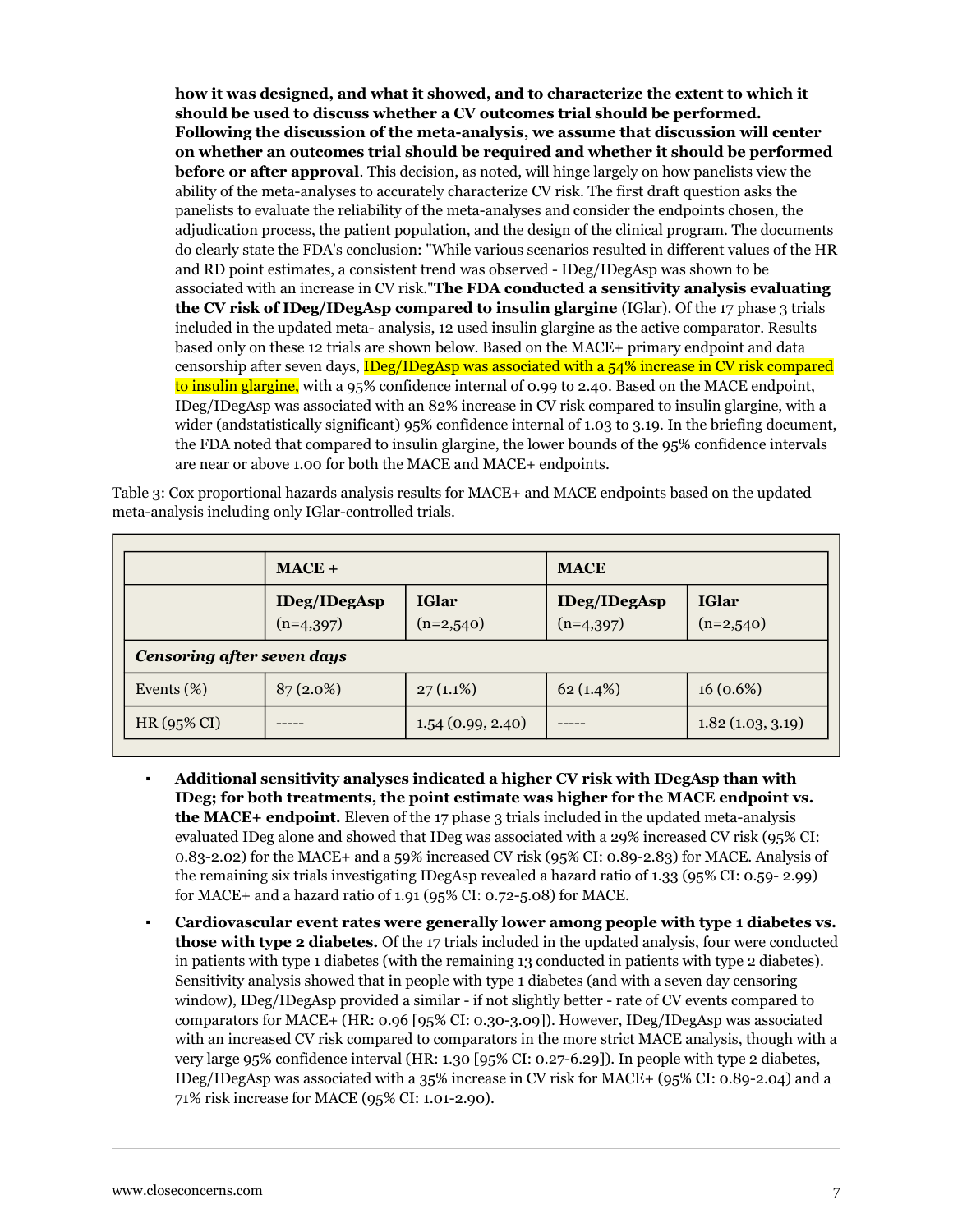- **We first learned about the FDA's focus on IDeg/IDegAsp's cardiovascular (CV) risk** when the FDA recently published a conflict of interest waiver for pediatric endocrinologist Dr. Charles Stanley (Children's Hospital of Philadelphia, PA). Specifically, the waiver disclosed the reason for the advisory committee meeting in the "additional facts" section, stating: "this meeting will focus on the cardiovascular safety of two products, insulin degludec/aspart and insulin degludec, as meta-analyses of several clinical trials suggest an excess risk for cardiovascular events with this insulin over comparators." The manner in which this news was disclosed was quite surprising to us, as it was written on the second page of a conflict of interest waiver rather than through an open and transparent announcement from the FDA.
	- **From a broader perspective, this method of revealing information illustrates how, despite efforts to open communication channels, the FDA's intentions and actions still remain fairly opaque and unpredictable**. From a patient perspective, we hope that the FDA puts greater focus on more open communication with companies and the public, as progress would benefit both the agency (who would receive more specific data from sponsors) and companies (who would get a more concrete idea of the FDA's expectations, allowing them to more wisely invest in drug development).

### **HYPOGLYCEMIA META-ANALYSIS**

- **Novo Nordisk performed a hypoglycemia meta-analysis** that included seven phase 3 studies comparing IDeg/IDegAsp to insulin glargine (IGlar) that enrolled a total of roughly 4,300 participants. The primary endpoint was "confirmed hypoglycemia," which Novo Nordisk defined as the sum of severe hypoglycemia (where the patient requires help from another person) and minor episodes with plasma glucose  $\lt 56$  mg/dl or with whole blood glucose  $\lt 50$  mg/dl. As an interesting side note, the cardiovascular meta-analysis included 12 phase 3 trials with IGlar as the active comparator (vs. only seven included in the hypoglycemia meta-analysis)- perhaps the discrepant five studies completed after the sponsor conducted the hypoglycemia meta-analysis.
- **Data from the meta-analysis suggest that the hypoglycemia advantage of IDeg relative to insulin glargine differs by diabetes type.** Across all trials, insulin degludec provided a 9% smaller risk of confirmed hypoglycemia compared to glargine (rate ratio = 0.91 [95% CI: 0.83-0.99]). However, a subanalysis including only the two trials with type 1 patients (total  $n =$ 1,000) found a 11% increased risk of confirmed hypoglycemia with IDeg vs. glargine (95% CI: 0.94-1.31). However, IDeg did provide a hypoglycemia benefit in a subanalysis including the five studies with type 2 patients (total  $n = 3,300$ ; rate ratio: 0.84 [95% CI:0.76-0.93]). The FDA noted that Novo Nordisk submitted additional subgroup analyses by gender, age, and race, the results of which were consistent with the findings discussed above. However, subgroup analyses by country of randomization showed that among patients in the US, insulin glargine and degludec led to similar rates of confirmed hypoglycemia in both type 1 and type 2 diabetes (rate ratio for type 1 diabetes  $=$ 0.99 [95% CI: 0.81-1.20]); rate ratio for type 2 diabetes = 0.97 [95% CI: 0.81-1.15]). Only in participants randomized outside the US was the risk of confirmed hypoglycemia higher with degludec in people with type 1 diabetes (rate ratio: 1.28 [95% CI: 0.96- 1.71]) and lower with degludec in those with type 2 diabetes (rate ratio: 0.79 [95% CI: 0.69-0.90]).
- **Based on the meta-analysis, we would not be surprised if the FDA did not include a general hypoglycemia benefit in degludec's label.** In its draft questions, the FDA asks the committee members to consider the clinical relevance of the hypoglycemia findings, taking into account the difference in hypoglycemic risk between types of diabetes, as well as between geographic areas. As a reminder, degludec's Japanese label does include an advantage for nocturnal hypoglycemia with insulin degludec, based on trials comparing degludec to glargine in Asian patients with type 2 diabetes.

## **DRAFT QUESTIONS TO THE COMMITTEE**

1. **As agreed with the FDA, the degludec and degludec/aspart programs were not designed to rule out a pre-specified margin of cardiovascular (CV) risk. However, at the end-of- phase**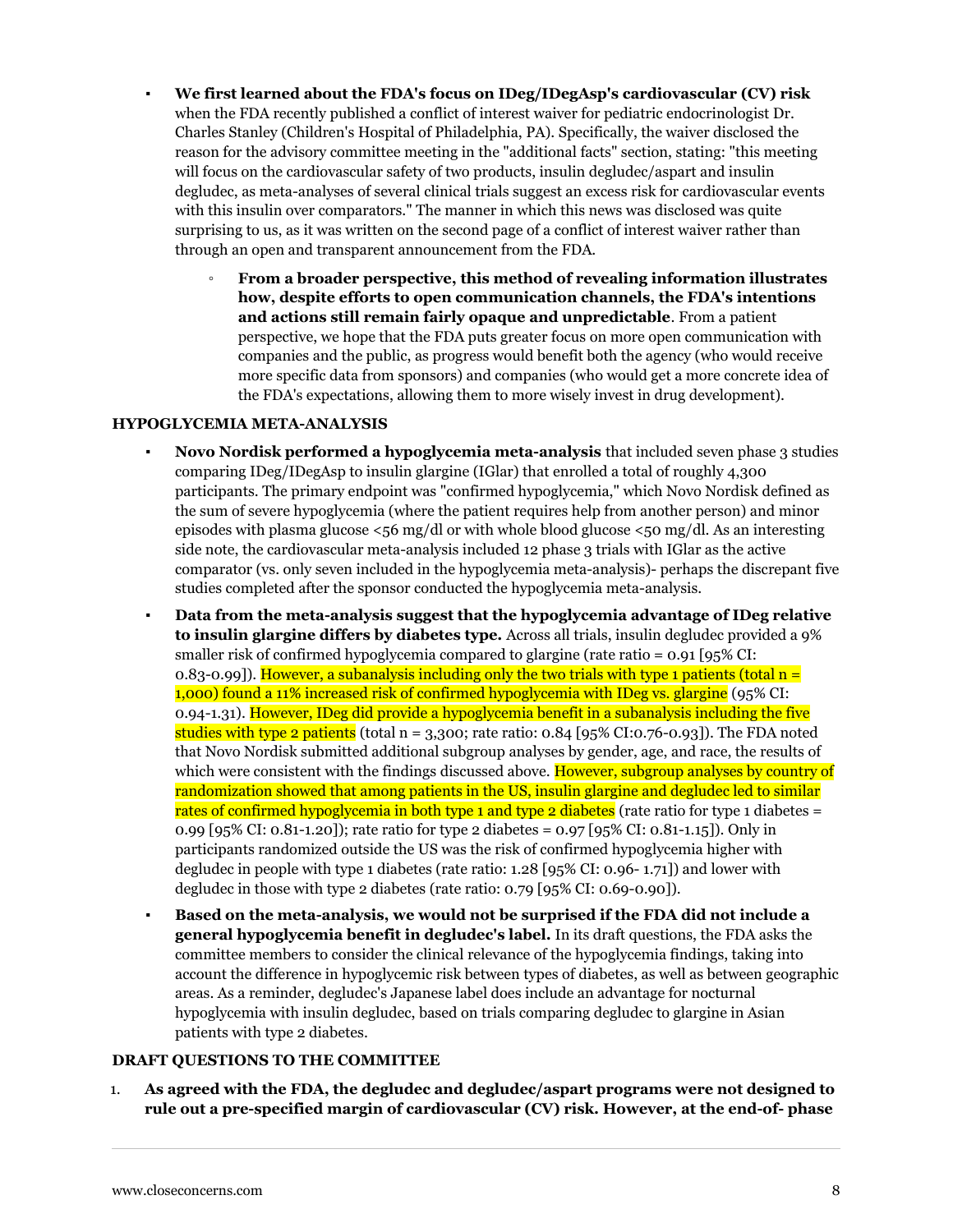**2 meeting, FDA informed the applicant that this program was still required to collect and analyze CV data from clinical trials as outlined in the December 2008 Guidance for Industry. Based on the information provided in the briefing package and the presentations at today's meeting, please comment on the reliability of the CV risk assessment with respect to:**

a. The CV endpoints included in the primary analysis for CV risk

- b. The adjudication process in the CV meta-analysis
- c. The patient population included in the CV risk assessment

d. The design of the clinical program (e.g., open-label nature) and the impact, if any, this may have had on reporting, collecting, and interpreting the results of the CV meta-analysis.

e. The original meta-analysis of the 16 clinical trials versus the updated meta-analysis of 17 clinical trials including the extension phases of six trials in the original meta-analysis.

**2. Based on your response to question 1, please discuss whether the CV safety signal identified in the degludec and degludec/aspart program represents a clinical concern in the management of type 1 and type 2 diabetes mellitus (DM). In your discussion, please consider the background CV risks of patients requiring insulin for the management of their diabetes.**

#### *Information for Question 3:*

*The applicant performed several pre-specified secondary analyses of hypoglycemia data across several trials in the degludec and degludec/aspart programs and a pre-planned meta-analysis to compare the risk of "confirmed hypoglycemic events" between insulin degludec and insulin glargine.*

*In these analyses "confirmed hypoglycemic episodes," represent the sum of "severe episodes" and "Novo Nordisk minor episodes."*

*a. A severe episode was defined as an episode requiring assistance of another person to actively administer carbohydrate, glucagon, or other resuscitative actions.*

*b. A Novo Nordisk minor episode was defined as an episode not requiring third party assistance where a plasma glucose <56 mg/dl or whole blood glucose <50 mg/dl was recorded (i.e., with or without presence of hypoglycemic symptoms).*

*Other definitions of hypoglycemia and their rates have been presented.*

### **3. Based on the information provided in the briefing package and the presentations at today's meeting, please discuss the following:**

a. The clinical relevance of the results of the pre-planned meta-analysis of hypoglycemia relying on the Novo Nordisk definition of "confirmed" hypoglycemic episodes.

b. The clinical relevance of difference in hypoglycemic risk between types of diabetes (type 1 vs. type 2) observed in the meta-analysis of hypoglycemia.

c. The clinical relevance of differences in hypoglycemic risk between geographic regions (US vs. non-US) observed in the meta-analysis of hypoglycemia.

d. In the overall program, comment on the clinical relevance of the hypoglycemic event findings. Please consider in your discussion the following:

i. The relative importance of "confirmed" nocturnal episodes versus "confirmed" episodes over the entire 24-hour period.

ii. The time frame used to define the nocturnal period.

iii. The differences between degludec and comparator in regards to timing injection as well as insulin pharmacokinetic and pharmacodynamics properties.